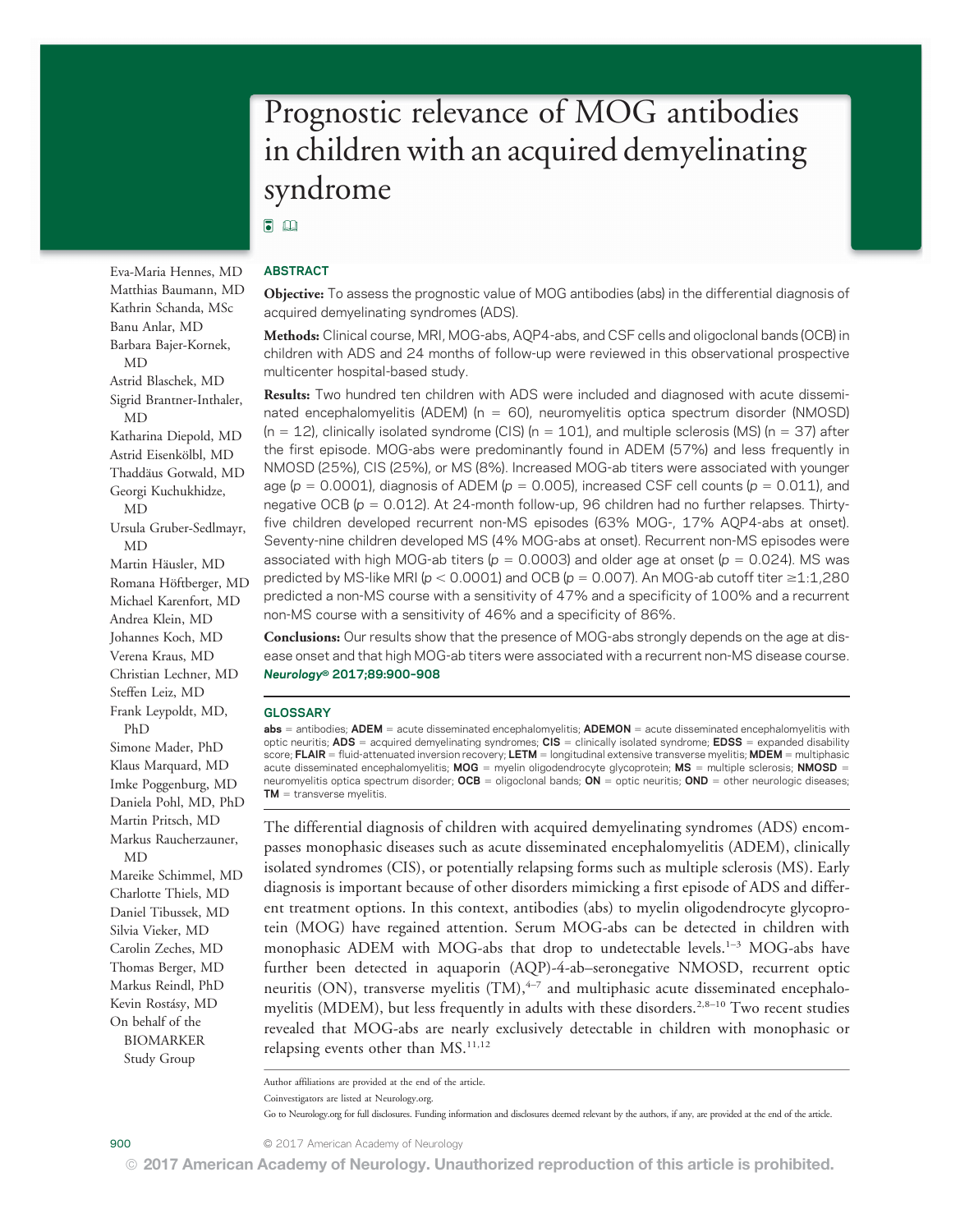#### Supplemental data at [Neurology.org](http://neurology.org/lookup/doi/10.1212/WNL.0000000000004312)

In the current study, we investigated the prevalence and predictive value of MOG-abs in children with a first ADS in combination with clinical and MRI features at onset and outcome after 2 years.

METHODS Between 2009 and 2014, serum samples of 302 children with a suspected ADS were sent to us from 60 different medical centers in Germany, Austria, Italy, Switzerland, Turkey, and Canada for testing of MOG- and AQP4-abs and included in an ongoing prospective study. Two hundred ten children with a data set including a diagnosis of ADS, clinical presentation, CSF studies (cell count, oligoclonal bands [OCB]), cerebral MRI from the first episode, MOG- and AQP4-ab status up to 3 months after first episode, treatment history, final diagnosis, and clinical outcome with an expanded disability score (EDSS) after at least 24 months were selected. Clinical data at onset and follow-up were obtained in the majority of cases with a standardized questionnaire or a medical discharge summary from the referring physician.

Ninety-two children were excluded for the following reasons: (1) 2 children with ADEM died at disease onset; (2) 14 children were diagnosed with other neurologic diseases (OND) (e.g., limbic encephalitis); (3) 11 children presented as having ADS but were later diagnosed with OND; (4) in 23 patients, the initial serum sample was not taken during the first 3 months; (5) in 2 children, necessary data from disease onset were not available; (6) 40 children were lost to follow-up (figure 1). Based on the initial clinical information, radiologic evaluation and AQP4-ab status children were assigned to one of the following diagnoses based on the International Paediatric MS Study Group (IPMSSG) recommendations<sup>13</sup>: (1) 60 patients with ADEM; (2) 101 patients with CIS divided further into 6 subcategories (isolated ON,  $n = 42$ ; bilateral ON,  $n = 6$ ; transverse myelitis, n  $= 20$ ; brainstem, n = 7; cerebral, n = 11; polysymptomatic, n = 15); (3) 37 patients were diagnosed with MS because of radiologic evidence of dissemination in space and time<sup>14</sup>; (4) 12 patients with NMOSD<sup>15</sup> (figure 1 and table e-1 at [Neurology.org\)](http://neurology.org/lookup/doi/10.1212/WNL.0000000000004312). MRI studies were assessed by at least 2 reviewers unaware of the clinical presentation and MOG-ab status (M.B., T.G., and G.K.) including the following sequences: cranial MRI of all patients in T2-, fluid-attenuated inversion recovery (FLAIR)-axial, T2-sagittal, T1-axial with contrast-medium sequences in addition to spinal T2- and T1-sagittal with contrast-medium sequences available from 160/210 children. Clinical follow-up including EDSS, presence of cognitive dysfunction (e.g., attentional problems), or epilepsy was obtained through medical records or a standardized questionnaire at least after 24 months. Demographic and clinical findings of 63/210 children from this cohort were reported already in 4 studies focusing on the presence of MOG-abs in NMOSD ( $n = 2^7$  and  $n = 30^{16}$ ), ADEM ( $n = 28^1$ ), and MDEM  $(n = 3<sup>10</sup>)$ . We decided to include these children because of new clinical data (e.g., further relapses and additional serum samples).

Standard protocol approvals, registrations, and patient consents. The study was approved by the Ethics Committee of the Medical University of Innsbruck, Austria (study number AN4059). All caregivers provided written informed consent.

Antibody assays. Serum samples were analyzed for the presence of MOG- and AQP4-abs by live cell-based immunofluorescence assays as described previously.8 MOG-abs were tested using fulllength MOG ( $\alpha$ -1 isoform) and IgG (heavy and light chains, Dianova)-specific secondary abs. Screening was performed at dilutions of 1:20 and 1:40 by at least 2 independent clinically blinded investigators (K.S., S.M., and M.R.), and positive serum samples were further diluted in 2-fold increments to determine the end-point titers. Titer levels of  $\geq$ 1:160 were classified as MOG-ab positive as described previously.<sup>8</sup> Using heavy chainspecific secondary abs for IgM, IgG (Dianova), and IgG1 (Invitrogen), we excluded an isolated IgM reactivity in borderline (1:160 and 1:320) seropositive samples. Two hundred eighteen follow-up samples from 126/210 patients taken at least 6 months after the initial event were analyzed for MOG-abs.

Statistical analysis. Statistical analysis was performed using IBM SPSS, release 22.0 (IBM Corporation). Primary outcome was the final classification after 24 months into 3 categories: monophasic, recurrent non-MS demyelinating episodes, or MS. The association of MOG-ab titers with clinical and immunologic parameters at onset was analyzed by ordinary regression analysis using the enter model with all parameters entered at the first step. The prognostic relevance of biomarkers, clinical or demographic parameters for the final classification after 24 months (monophasic, recurrent non-MS, or MS), was tested by multinominal logistic regression analysis with all parameters entered at the first step. Furthermore, the association of demographic, clinical, and immunologic parameters with the disease course after 24 months was analyzed using univariate statistical tests  $(\chi^2 \text{ test}, \text{Fisher exact})$ test, Kruskal-Wallis test, 1-way analysis of variance, and Wilcoxon signed-rank test).

RESULTS Patients. Children with ADS and a complete data set were included (figure 1). The cohort of 210 children consisted of 120 female and 90 male patients with a median age at onset of 12.0 years (range 0.5–17). Sixty patients were diagnosed with ADEM, 101 with CIS, and 12 with NMOSD. Thirty-seven patients with CIS had radiologic evidence of dissemination in space and time and were thus diagnosed with MS (figure 1 and table e-1). After 24 months, the final diagnosis remained ADEM in 46/60 children. Fourteen of 60 children had further events and were diagnosed with NMOSD  $(n = 1)$ , MS ( $n = 2$ ), MDEM ( $n = 8$ ), or acute disseminated encephalomyelitis with optic neuritis (ADEMON)  $(n = 3)$ . Fifty-four of 101 children with CIS had further demyelinating episodes: 11 children with ON had further episodes of ON and were diagnosed with recurrent ON. Three children with ON or longitudinal extensive transverse myelitis (LETM) had additional episodes of ON or LETM, increasing the number of children with NMOSD to 16 after 2 years. Forty children with CIS were diagnosed with MS due to clinical relapses ( $n = 35$ ) or new FLAIR/T2 lesions on follow-up MRI ( $n = 5$ ) (figure 1).

Comparison of clinical and immunologic features according to MOG-ab status at baseline. Serum MOG-abs with a titer  $\geq$ 1:160 were detected in 65/210 (31%) patients with a median titer of 1:1,280 (range 1:160– 1:40,960). Patients with high MOG-ab titers had a lower age at onset (Spearman  $p = -0.416$ ,  $p <$ 0.0001). Accordingly, MOG-ab titers were highest in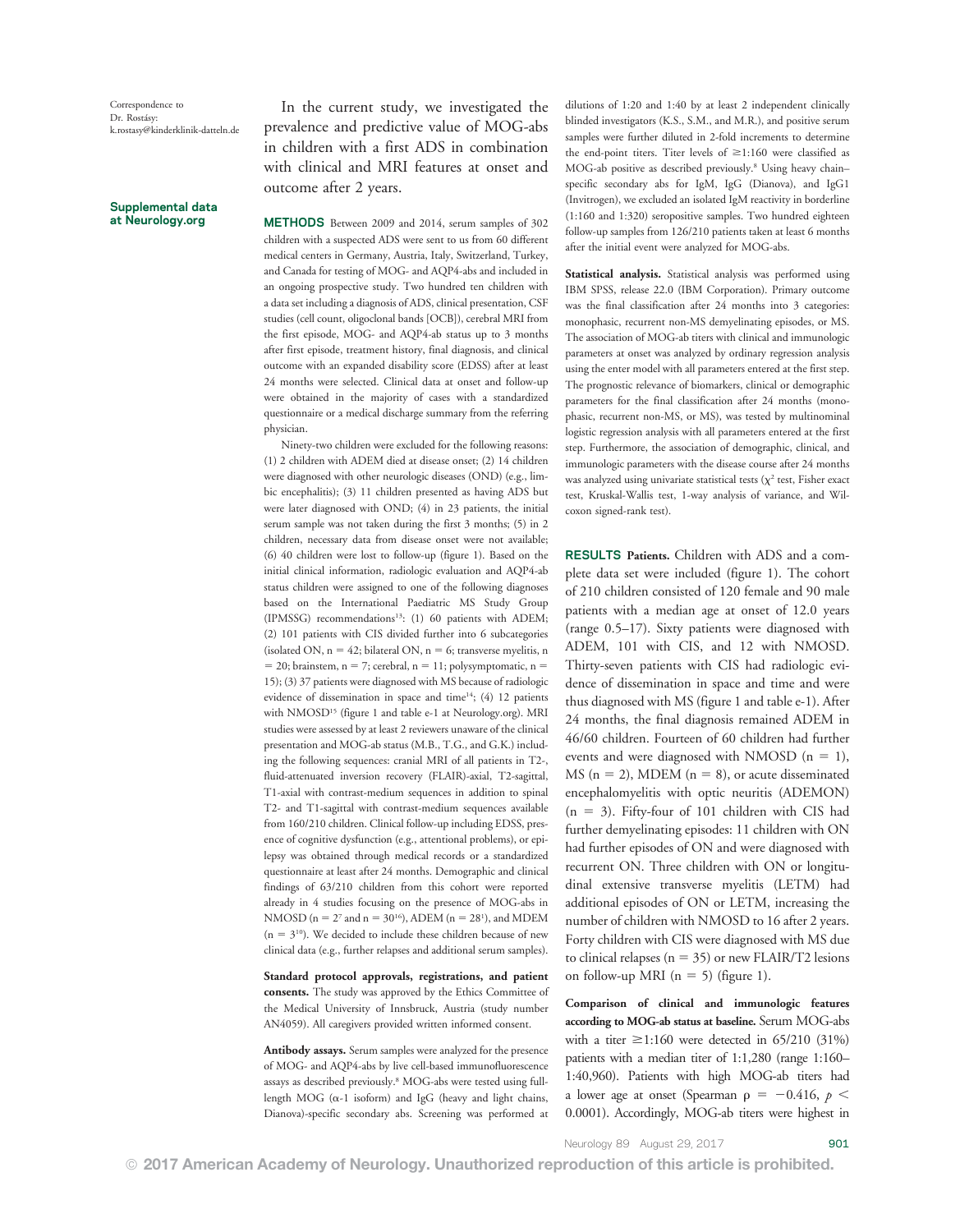



Initial diagnoses of ADEM, NMOSD, CIS, and MS changed during follow-up of at least 24 months to monophasic diseases (n = 96), recurrent non-MS diseases (n = 35), or MS (n = 79). Patients with a recurrent non-MS disease course more often were seropositive for MOG-abs (n = 22/35) compared with a monophasic disease course (n = 40/96) or MS (n = 3/79). \*92/302 patients were excluded because of the following reasons: (1) death at first episode  $(n = 2)$ ; (2) other inflammatory neurologic disease at onset  $(n = 14)$ ; (3) ADS at onset, final diagnosis OND  $(n = 11)$ ; (4) no serum sample within first 3 months  $(n = 23)$ ; (5) incomplete data set  $(n = 2)$ ; and (6) lost to follow-up  $(n = 40)$ . Blue arrows: monophasic disease course; red arrows: recurrent disease course. abs = antibodies; ADEM = acute disseminated encephalomyelitis; ADEMON = acute disseminated encephalomyelitis with optic neuritis; ADS = acute demyelinating syndrome; AQP4 = aquaporin-4; CIS = clinically isolated syndrome; Dx = diagnoses; MDEM = multiphasic disseminated encephalomyelitis; MOG = myelin oligodendrocyte glycoprotein; MS = multiple sclerosis; n = number; NMOSD = neuromyelitis optica spectrum disorder; ON = optic neuritis;  $OND = other neurologic disease; rec = recurrent.$ 

children younger than 5 years and lower in older children (figure 2).

MOG-ab titers were highest in children with ADEM (figure 2). Because previous studies have analyzed smaller patient cohorts using explorative statistical methods, we decided to analyze the association of MOG-ab titer levels (0–80, 160–640, and  $\geq$ 1:1,280) using a multivariate model (table 1). High MOG-ab titers were associated with younger age ( $p = 0.00001$ ), diagnosis of ADEM ( $p = 0.005$ ), absence of OCB ( $p =$ 0.012), and higher CSF cell counts ( $p = 0.011$ ). By contrast, diagnosis of CIS with MS-like MRI or MS was associated with MOG-ab seronegativity or low titers. MOG-ab–positive children with CIS and MSatypical MRI exclusively presented with ON  $(n = 18)$ or TM ( $n = 7$ ) (table 1).

Prognostic parameters for a final diagnosis of MS or other forms of recurrent demyelinating syndromes after 24 months. Next, we studied the prognostic value of baseline markers for final disease classification in the entire MOG-ab–positive and MOG-ab–negative cohort (table 2 and table e-2). After 24 months, 96 children still had a monophasic diseases course (42% MOG-abs at onset), 35 children developed further demyelinating episodes other than MS (63% MOGabs and 17% AQP4-abs at onset), and 79 children were diagnosed with MS (4% MOG-abs at onset).

Multinominal logistic regression analysis indicated that a recurrent non-MS course was predicted by higher MOG-ab titers ( $p = 0.0003$ ) and older age at onset ( $p = 0.024$ ) compared with the monophasic group (table 2). By contrast, MS was predicted by an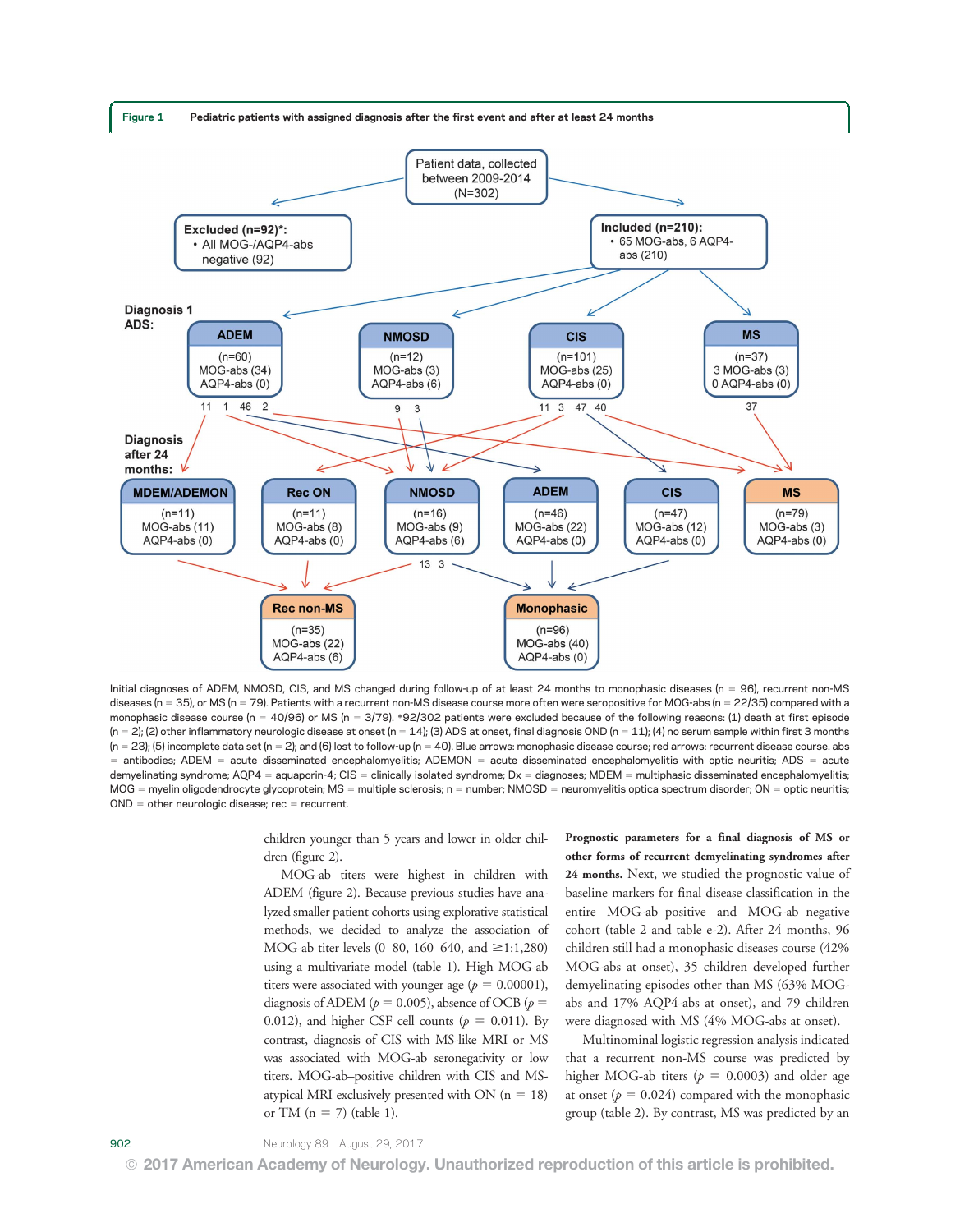Figure 2 Association of MOG-ab titers with age at onset (A), assigned diagnosis (B), and clinical course at follow-up (C, D)



 $ADEM =$  acute disseminated encephalomyelitis;  $CIS =$  clinically isolated syndrome; MOG = myelin oligodendrocyte glycoprotein;  $MS =$  multiple sclerosis;  $NMOSD =$  neuromyelitis optica spectrum disorder.

MS-like MRI ( $p = 4 \times 10^{-9}$ ) and OCB at onset ( $p =$ 0.007) compared with the monophasic group with no significant role of MOG-abs. Of note, 28/35 (80%) patients with a recurrent non-MS course had abs to either MOG (63%) or AQP4 (17%), and 27/35 (77%) patients were females (table 2). Thus, patients with a higher age (median 10 years), female sex, MOG- or AQP4-abs, and MS-atypical MRI at onset have a high risk of developing a non–MS-like recurrent disease course independent from the initial diagnosis. Furthermore, these patients had a higher risk for ON during the course of disease (26/35, 74%) compared with patients with a monophasic disease course (34/96, 35%) or MS (19/79, 24%). After 24 months, no significant difference in the EDSS or other clinical residuals was noted between the different groups (tables e-2 and e-4). Patients in the MOGab-negative recurrent non-MS group (most of them with NMOSD with AQP4-abs) and in the group with MOG-ab titers  $\geq 1,280$  had the shortest time to relapse. Fourteen of 35 (40%) patients in the recurrent non-MS group were treated with IV immunoglobulin ( $n = 3$ ), rituximab ( $n = 3$ , AQP4-positive NMOSD), or azathioprine  $(n = 4)$  compared with 3/96 (3%) in the monophasic group or 60/79 (76%) in the MS group.

Finally, we analyzed whether different MOG-ab cutoff titer levels provided prognostic information on the disease course after 2 years. Although our currently used MOG-ab cutoff value of  $\geq$ 1:160 had the highest sensitivity for predicting a non-MS course or a recurrent non-MS course after 2 years, the corresponding specificities were modest (table 3). By contrast, a cutoff value of  $\geq 1:1,280$  had a lower sensitivity for predicting a non-MS course or a recurrent non-MS course, but the corresponding specificities were much better.

Disease course of MOG-ab–seropositive patients over 24-month follow-up. Forty of 65 (61%) MOG-ab– seropositive children had a monophasic disease course. Twenty-two children (34%) developed a recurrent non-MS disease course and only 3 children (5%) were diagnosed with MS (table e-3). MOG-ab–positive patients with a recurrent non-MS disease course were diagnosed with MDEM or ADEM-ON  $(n = 11)$ , followed by recurrent ON ( $n = 8$ ) and NMOSD ( $n =$ 3). Sixteen of 22 (73%) patients with a recurrent disease course had ON at beginning or during follow-up compared with 13/40 (32%) patients with a monophasic disease and 2/3 (66%) with MS. Twenty-one of 22 MOG-ab–positive patients with a recurrent non-MS

Neurology 89 August 29, 2017 903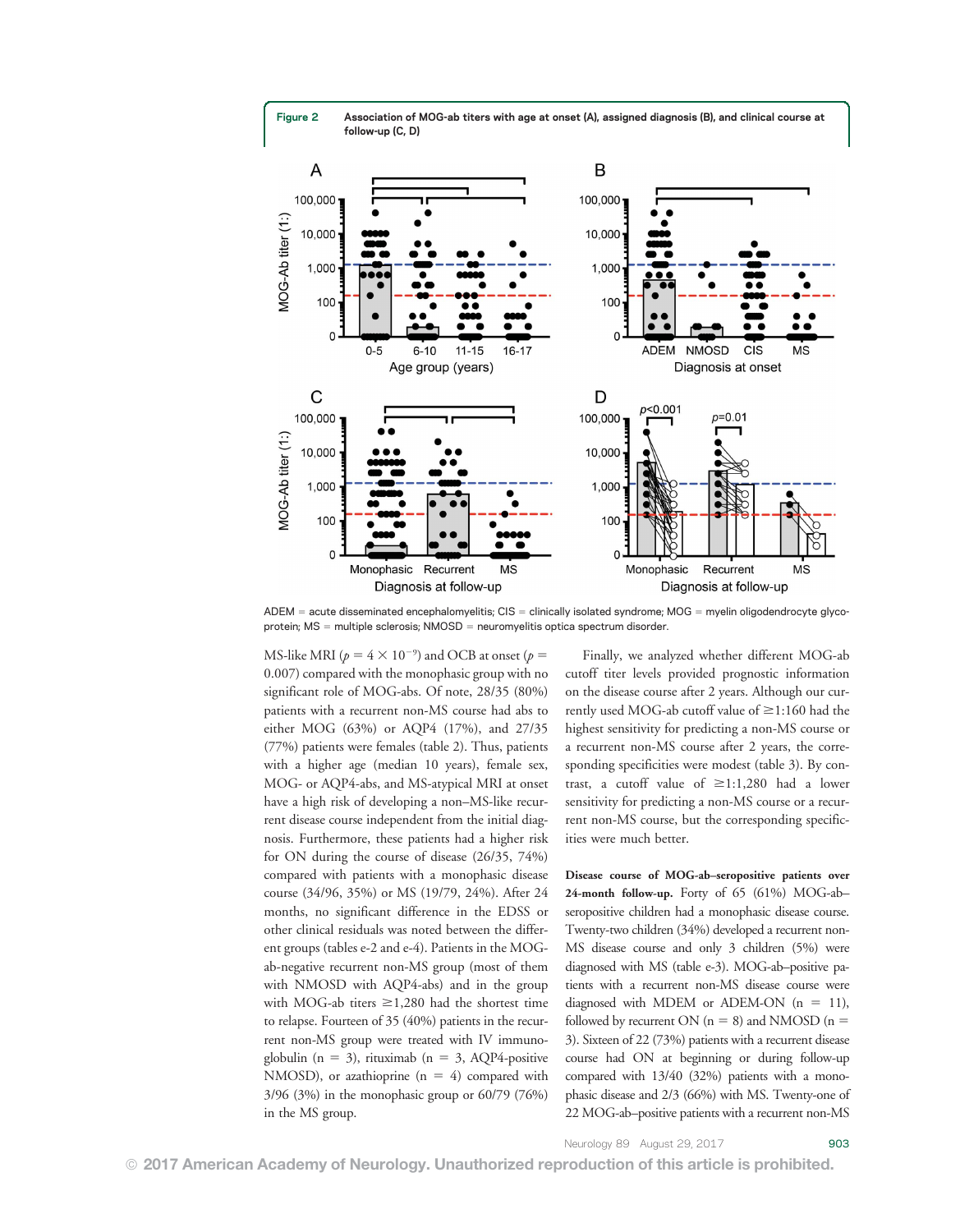Table 1 Demographic and clinical parameters at sampling associated with serum MOG-ab titers in 210 pediatric patients with acquired demyelinating diseases

|                                 | MOG-ab neg<br>$(0-1:80)$ | MOG-ab pos<br>$(1:160-640)$ | MOG-ab pos<br>(≥1:1,280) | p Value |
|---------------------------------|--------------------------|-----------------------------|--------------------------|---------|
| No. of cases                    | 145                      | 24                          | 41                       |         |
| Females, n (%)                  | 85 (59)                  | 11 (46)                     | 24 (58)                  | 0.353   |
| Age, y <sup>a</sup>             | $13(1-17)$               | $9(3-15)$                   | $5(0-17)$                | 0.00001 |
| Diagnosis, n (%) <sup>b</sup>   |                          |                             |                          | 0.005   |
| <b>ADEM</b>                     | 26(18)                   | 7(29)                       | 27 (66)                  |         |
| <b>NMOSD</b>                    | 9(6)                     | 2(8)                        | 1(2)                     |         |
| CIS + atypical MRI              | 39 $(27)^{\circ}$        | $12(50)^d$                  | $13(32)$ <sup>e</sup>    |         |
| $CIS + MS$ -like MRI            | $37(25)^{f}$             | O(0)                        | O(0)                     |         |
| <b>MS</b>                       | 34(23)                   | 3(12)                       | O(0)                     |         |
| Polysymptomatic, n (%)          | 87 (60)                  | 12 (50)                     | 30(73)                   | 0.136   |
| Optic neuritis, n (%)           | 48 (33)                  | 12 (50)                     | 12 (29)                  | 0.096   |
| AQP4-abs, n (%)                 | 6(4)                     | O(0)                        | O(0)                     | 0.999   |
| CSF OCB, n (%) <sup>9</sup>     | 77 (53)                  | 5(21)                       | 2(5)                     | 0.012   |
| CSF cells/ $\mu$ L <sup>h</sup> | $8(0-138)$               | $7(0-338)$                  | 22 (0-336)               | 0.011   |

Abbreviations: ab = antibody; ADEM = acute disseminated encephalomyelitis; AQP-4 = aquaporin-4;  $CIS =$  clinically isolated syndrome; MOG = myelin oligodendrocyte glycoprotein; MS = multiple sclerosis; neg = seronegative; NMOSD = neuromyelitis optica spectrum disorder; OCB = oligoclonal IgG bands; ON = optic neuritis; pos = seropositive; TM = transverse myelitis.

Groups were statistically compared using ordinal regression analysis with all parameters entered at the first step (enter method).  $R^2 = 0.378$  (Cox and Snell), 0.468 (Nagelkerke), 0.289 (McFadden); model  $\chi^2 = 99.73$ ; p =  $5 \times 10^{-18}$ .

a Median (range).

<sup>b</sup> Diagnosis at onset and MRI at onset were analyzed together because they were highly correlated, and MRI was used to establish the diagnosis of MS.

<sup>c</sup> Symptoms: brainstem (1), ON (24), polysymptomatic (3), and TM (11).

<sup>d</sup> Symptoms: ON (8) and TM (4).

<sup>e</sup> Symptoms: ON (10) and TM (3).

f Symptoms: brainstem (6), cerebral (11), ON (6), polysymptomatic (12), and TM (2).

<sup>g</sup> Six missing cases were included in the analysis with values entered as samples means. h Sixteen missing cases were included in the analysis with values entered as samples means (data shown as median with range).

> disease course had a clinical relapse after 6 months (1–13 months) and 2.2 relapses (1–5 relapses) in the first 2 years, which was not different compared with other recurrent groups (table e-3). Of note, an MS-like MRI (e.g., lesions perpendicular to the long axis of the corpus callosum) was absent in the monophasic and recurrent non-MS patients.14 MOG-ab titers at presentation were similar in MOG-ab–positive children with a monophasic vs a recurrent non-MS disease course and lower in patients with MS.

> Correlation of MOG-ab follow-up titers with the clinical disease course. Finally, we analyzed 218 follow-up serum samples from 75/145 (52%) MOG-ab– negative patients and 51/65 (78%) MOG-ab– positive patients (cutoff  $\geq$ 1:160). MOG-ab-negative patients did not develop MOG-abs over time. Overall, 36/51 (71%) MOG-ab–positive patients still had MOG-abs at final follow-up with an overall

decline of the median titer from 1:1,280 (range 160– 40,960) at onset to 1:160 (range 0–5,120). MOGabs titers dropped from onset to follow-up in all groups, with the strongest effect seen in the monophasic and MS groups, but remained highest in the recurrent non-MS group (figure 2). When using a cutoff value of  $\geq$ 1:1,280 as calculated above, 33/ 126 (26%) patients were MOG-ab positive at onset, but only 7/126 (6%) still had MOG-abs at follow-up. Nineteen of 48 monophasic patients had MOG-abs  $\geq$ 1:1,280 at onset, but only 1 patient (2%) had persisting abs, whereas 15/26 patients with a recurrent non-MS course had MOG-abs at onset (58%), 6 of them (23%) with persisting abs. None of the 52 patients with MS had MOG-abs  $\geq$ 1:1,280 at onset or follow-up.

**DISCUSSION** We report the frequency of serum MOG-abs in a cohort of 210 children presenting with ADS prospectively followed for at least 2 years. We confirm previous findings such as the presence of MOG-abs in one-third of all children with ADS and that MOG-abs are associated with a non–MS-like disease course.<sup>11,12</sup> As in previous studies, we observed a strong correlation between age and MOG-ab seropositivity at disease onset,<sup>3,8,11,12,17,18</sup> revealing that, in particular, children younger than 10 years with an acute non–MS-like episode harbor MOG-abs (table e-4). Furthermore, we show that a subgroup of children continued to have further demyelinating episodes such as recurrent ON, MDEM, ADEMON, or NMOSD characterized by the presence of MOG-abs and less often AQP4-abs, higher age at onset, and female predominance. Recurrent episodes in most cases were accompanied by ON, occurred in the context of persisting, high-titer MOG-abs, and in the first year after the initial event. The characteristics of this subgroup of patients are similar to those recently reported in adult MOG-ab-positive patients.<sup>19,20</sup> To evaluate what characterizes children with MOG-abs who develop a relapsing non-MS-like disease course, we compared them with children with a monophasic disease course. The initial features of both groups had notable differences: children with monophasic disease course were younger, more often males, and less often had involvement of optic nerves. At initial presentation, antibody titers in children with transient MOG-abs were similar to those with persistent MOG-abs but declined in the following months. Taking all aspects into account, 2 subgroups with MOG-abs emerge, as already suggested in a smaller cohort of pediatric patients<sup>17</sup>: One subgroup characterized by children with a median age at onset of 4.5 years and equal sex distribution is primarily diagnosed with ADEM and less often with CIS associated with a monophasic course and transient MOG-abs; the

© 2017 American Academy of Neurology. Unauthorized reproduction of this article is prohibited.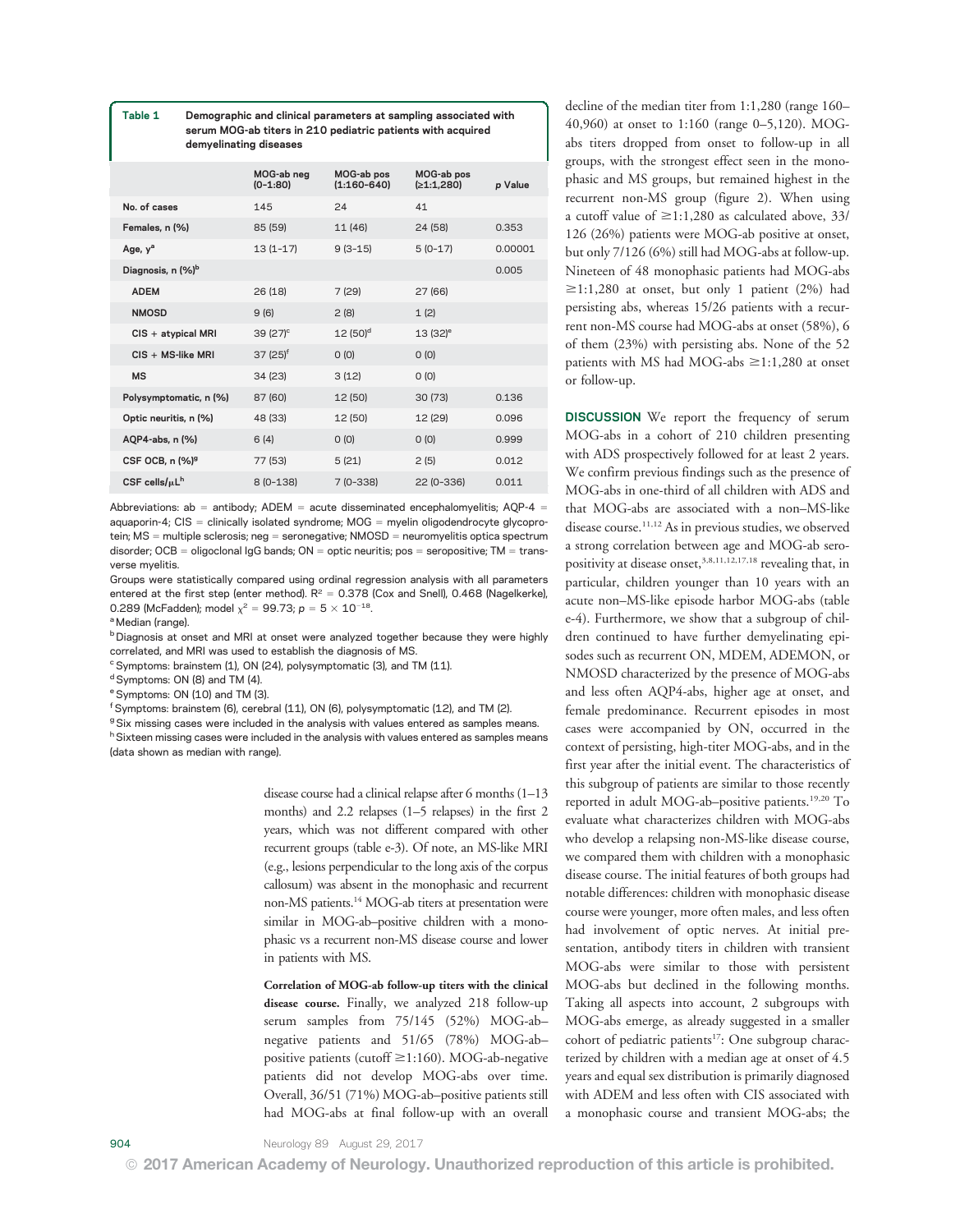#### Table 2 Predictive factors at disease onset for a recurrent non-MS disease course or MS after 24 months in 210 pediatric patients with acquired demyelinating diseases

|                                          | Monophasic            | Recurrent non-MS                                     | <b>MS</b>                                                         |
|------------------------------------------|-----------------------|------------------------------------------------------|-------------------------------------------------------------------|
| No. of cases, n (%)                      | 96 (45.7)             | 35(16.7)                                             | 79 (37.6)                                                         |
| Females, n (%)                           | 47 (49); reference    | 27 (77); $p = 0.102$                                 | 46 (58); $p = 0.551$                                              |
| Age at onset, y <sup>a</sup>             | 7 (0.5-17); reference | 10 (2-17); $p = 0.024$ ,<br>$OR = 1.17 (1.02, 1.34)$ | 14 (1-17); $p = 0.070$                                            |
| MOG-abs at onset, n (%)                  |                       |                                                      |                                                                   |
| Negative (0-1:80), n (%)                 | 56 (58)               | 13 (37)                                              | 76 (96)                                                           |
| Positive (1:160-640), n (%)              | 15(16)                | 6(17)                                                | 3(4)                                                              |
| Positive (≥1:1,280)                      | 25 (26); reference    | 16 (46); $p = 0.0003$ ,<br>$OR = 4.02$ (1.90, 8.49)  | 0 (0); $p = 0.194$                                                |
| AQP4-abs at onset, n (%)                 | $0$ (0); reference    | 6 (17); $p = 0.993$                                  | 0 (0); $p = 0.999$                                                |
| CSF OCB at onset, n (%) <sup>b</sup>     | 15 (16); reference    | $3(9)$ ; $p = 0.396$                                 | 66 (84); $p = 0.007$ ,<br>$OR = 6.69$ (1.70, 26.34)               |
| CSF cells/ $\mu$ L at onset <sup>c</sup> | 10 (0-338)            | 17 (0-232); $p = 0.187$                              | 12 (0-70); $p = 0.982$                                            |
| MS-typical MRI at onset, n (%)           | 4 (4); reference      | 0 (0); $p = 0.975$                                   | 71 (90); $p = 4 \times 10^{-9}$ ,<br>$OR = 63.04 (15.86, 250.52)$ |
| Polysymptomatic onset, n (%)             | 62 (65): reference    | 20 (57); $p = 0.448$                                 | 47 (60); $p = 0.686$                                              |
| Optic neuritis at onset, n (%)           | 34 (35); reference    | 20 (57); $p = 0.203$                                 | 18 (23); $p = 0.126$                                              |
|                                          |                       |                                                      |                                                                   |

Abbreviations: abs = antibodies; ADEM = acute disseminated encephalomyelitis; AQP-4 = aquaporin-4; CIS = clinically isolated syndrome;  $MOG =$  myelin oligodendrocyte glycoprotein;  $MS =$  multiple sclerosis;  $NMOSD =$  neuromyelitis optica spectrum disorder; OCB =  $\log$  bands; ON = optic neuritis; OR = odds ratio with 95% CI; TM = transverse myelitis. Groups were statistically compared using multinominal logistic regression analysis with all parameters entered at the first step (enter method). R<sup>2</sup> = 0.705 (Cox and Snell), 0.809 (Nagelkerke), 0.596 (McFadden); model  $\chi^2$  = 256.28; p = 4  $\times$  10<sup>-44</sup>. Diagnosis at baseline: monophasic = 46 ADEM, 3 NMOSD, and 47 CIS (28 ON, 15 TM, 1 cerebral, and 3 polysymptomatic) patients; recurrent non-MS = 12 ADEM, 9 NMOSD, and 14 CIS (13 ON and 1 TM); MS = 2 ADEM, 40 CIS (7 ON, 4 TM, 10

cerebral, 12 polysymptomatic, and 7 brainstem), and 37 MS.

Diagnosis at final follow-up: monophasic = 46 ADEM, 3 NMOSD, and 47 CIS patients; recurrent non-MS = 13 NMOSD, 11 recurrent ON, and 11 MDEM/ADEM-ON patients.

<sup>a</sup> Median (range).

<sup>b</sup> Six missing cases were included in the analysis with values entered as samples means.

<sup>c</sup> Sixteen missing cases were included in the analysis with values entered as samples means (data shown as median with range).

second subgroup consists of children who are older at onset (median 8 years) and predominantly females. ON at onset or later is common, and they are primarily diagnosed with ADEM or CIS but develop a relapsing non-MS course such as MDEM, ADEMON, NMOSD, or recurrent ON with persistent MOG-abs. Furthermore, our results suggest that patients with a recurrent non-MS disease course have higher MOG-ab titers at onset compared with patients with a monophasic course or MS and that persisting MOG-abs are predominantly present in pediatric patients with recurrent non-MS disease course. We conclude that persisting high-titer MOGabs are associated with a risk of relapse but not the sole presence at onset. Our results also suggest that a cutoff higher than previously anticipated, e.g.,  $\geq$ 1,280, could be used to increase the specificity for a non-MS disease course. However, because this leads to a decrease in sensitivity improvement of MOG-ab testing, using more specific assays as recently published is needed.21 The presence of MOG-abs has also been described in adult patients with MS with a relapsing course involving the brainstem, spinal cord, and poor response to MS therapies. MOG-abs in this subgroup were present over a long time with fluctuation and reappearance of MOG-abs. The authors concluded that patients with MS with MOGabs represent a distinct phenotype benefiting from different treatment strategies.<sup>22</sup> This is in line with biopsy findings in adults with fulminant episodes and MOG-abs revealing a lesion pattern reminiscent of MS type 2 with demyelination and presence of complement activation.<sup>23-25</sup> Our observations are further supported by a recent study involving 50 adults with a history of ON and/or TM: Every fourth MOG-ab–positive patient with ON or myelitis had clinicoradiologic findings of MS, suggesting a phenotype overlap between patients with seropositive NMOSD and those with seropositive MS.<sup>19</sup> Three children in our cohort had MS and MOG-abs (figure e-1). Two children with an MS-like MRI and positive OCB were diagnosed already at age 4 and 8 years. One had an isolated ON and the other patient a right-sided hemiplegia. The third patient was 14

Neurology 89 August 29, 2017 905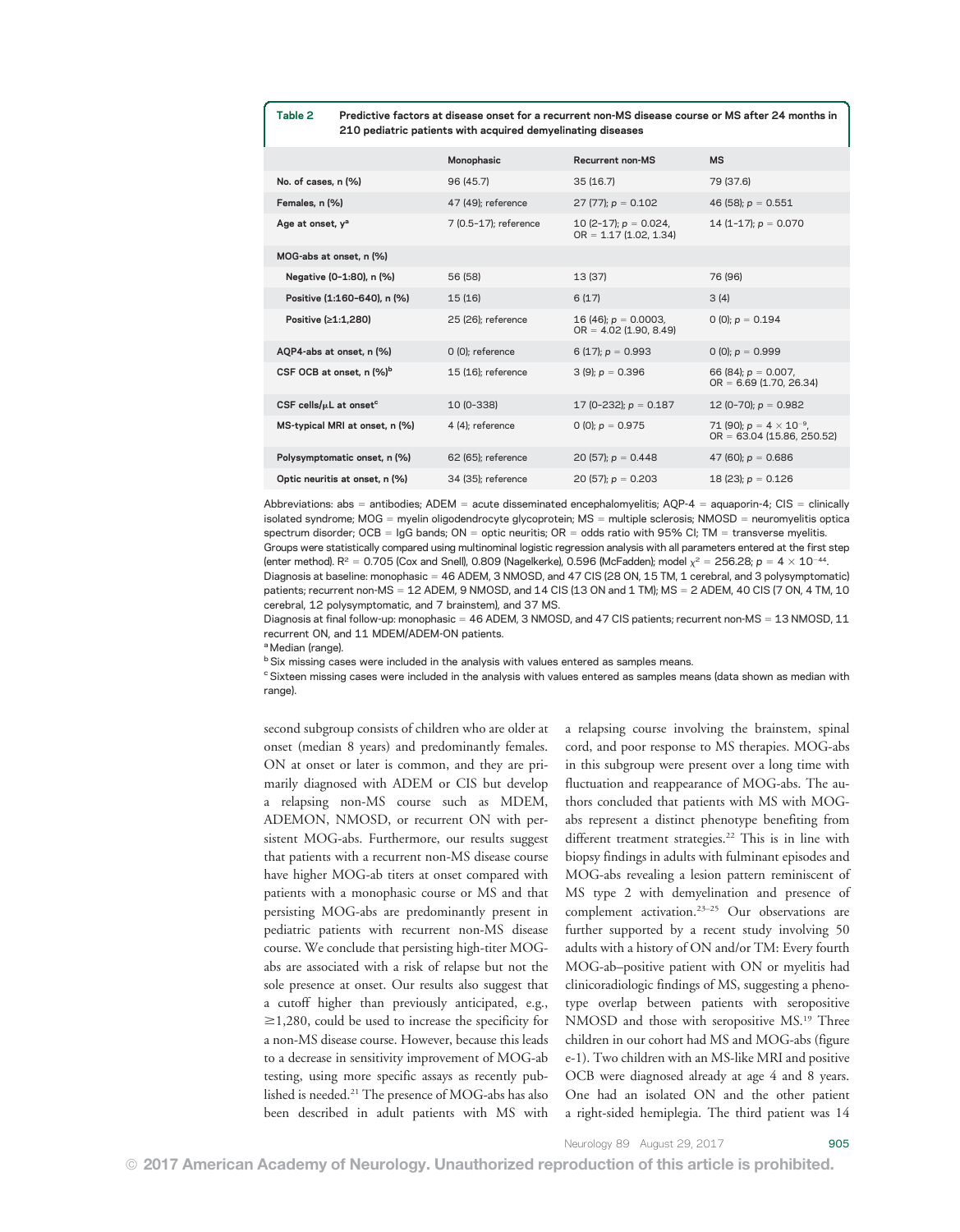#### Table 3 Prognostic significance of MOG-ab titer levels on the disease course after 24 months (monophasic, recurrent non-MS, and MS)

|                                                                                 | MOG-ab titer level at baseline-cutoff values |                      |                        |                        |  |
|---------------------------------------------------------------------------------|----------------------------------------------|----------------------|------------------------|------------------------|--|
|                                                                                 | $\geq 1:160$                                 | $\geq 1:320$         | $\geq 1:640$           | ≥1:1,280               |  |
| Number, n (%)                                                                   | 65 (31)                                      | 59 (28)              | 52(25)                 | 41 (19)                |  |
| Age, y <sup>a</sup>                                                             | $6(0-17)$                                    | 6 (0-17)             | $5(0-17)$              | $5(0-17)$              |  |
| Diagnosis at onset, n (%)                                                       |                                              |                      |                        |                        |  |
| <b>ADEM (60)</b>                                                                | 34(57)                                       | 33(55)               | 30(50)                 | 27(45)                 |  |
| <b>NMOSD (12)</b>                                                               | 3(25)                                        | 3(25)                | 2(17)                  | 1(8)                   |  |
| CIS (101)                                                                       | 25(25)                                       | 21(21)               | 19 (19)                | 13(13)                 |  |
| MS (37)                                                                         | 3(8)                                         | 2(5)                 | 1(3)                   | O(0)                   |  |
| Disease course (monophasic,<br>recurrent non-MS, MS) after<br>2 y, n (%)        |                                              |                      |                        |                        |  |
| Monophasic (96)                                                                 | 40 (42)                                      | 36 (37)              | 33 (34)                | 25(26)                 |  |
| <b>ADEM (46)</b>                                                                | 22(48)                                       | 21 (46)              | 20(43)                 | 18 (39)                |  |
| CIS (47)                                                                        | 15 (32)                                      | 12 (25)              | 11 (23)                | 6(13)                  |  |
| NMOSD <sub>(3)</sub>                                                            | 3(100)                                       | 3(100)               | 2(67)                  | 1(33)                  |  |
| Recurrent non-MS (35)                                                           | 22 (63)                                      | 21 (60)              | 18 (51)                | 16 (46)                |  |
| <b>MDEM/ADEM-ON (11)</b>                                                        | 11 (100)                                     | 11 (100)             | 9(82)                  | 8(73)                  |  |
| <b>NMOSD (13)</b>                                                               | 3 (23)                                       | 3(23)                | 3(23)                  | 3(23)                  |  |
| Recurrent ON (11)                                                               | 8(73)                                        | 7 (64)               | 6(54)                  | 5(45)                  |  |
| MS (79)                                                                         | 3 (4)                                        | 2(2)                 | 1(1)                   | O(0)                   |  |
| Prediction of a non-MS<br>disease course (monophasic<br>or recurrent) after 2 y |                                              |                      |                        |                        |  |
| Sensitivity (95% CI)                                                            | 0.473 (0.390, 0.558)                         | 0.435 (0.353, 0.521) | $0.389$ (0.310, 0.475) | 0.313 (0.240, 0.397)   |  |
| Specificity (95% CI)                                                            | 0.962 (0.894, 0.990)                         | 0.975 (0.912, 0.996) | 0.987 (0.932, 0.999)   | 1.0(0.954, 1.0)        |  |
| $p^b$                                                                           | < 0.0001                                     | < 0.0001             | < 0.0001               | < 0.0001               |  |
| Prediction of a recurrent<br>non-MS disease course<br>after 2 y                 |                                              |                      |                        |                        |  |
| Sensitivity (95% CI)                                                            | 0.629 (0.463, 0.768)                         | 0.6 (0.436, 0.744)   | $0.514$ (0.356, 0.670) | $0.457$ (0.305, 0.618) |  |
| Specificity (95% CI)                                                            | $0.754$ (0.685, 0.812)                       | 0.783 (0.716, 0.837) | $0.806$ (0.741, 0.857) | $0.857$ (0.780, 0.901) |  |
| $p^b$                                                                           | < 0.0001                                     | < 0.0001             | 0.0002                 | < 0.0001               |  |

Abbreviations: abs = antibodies;  $ADEM = acute$  disseminated encephalomyelitis;  $ADEMON = acute$  disseminated encephalomyelitis with optic neuritis;  $CIS =$  clinically isolated syndrome; MDEM = multiphasic disseminated encephalomyelitis; MOG = myelin oligodendrocyte glycoprotein; MS = multiple sclerosis; NMOSD = neuromyelitis optica spectrum disorder;  $OCB = IqG$  bands;  $ON =$  optic neuritis.

a Median (range).

**b** Calculated using the Fisher exact test.

years old with sensory disturbances in his legs due to TM. The 2 younger patients had frequent episodes not involving the brainstem or myelon. All patients are currently treated with MS therapies and MOGabs dropping to undetectable levels over time. Children with persistent MOG-abs in our study had more episodes with ON compared with children with absent or transient MOG-abs as previously reported.5,6,11,26,27 ON with MOG-abs has distinct features separating it from other diseases such as bilateral involvement, rapid visual impairment combined with good recovery after steroid treatment, and optic disc swelling.<sup>26,28-30</sup> Several limitations need to be addressed: MRI studies were performed on scanners with different field strengths, potentially leading to different results. Serologic follow-up was not available from a large part of initially MOG-ab– negative children, as well as from MOG-ab–positive patients without relapses. With a higher number of follow-up serum samples, further conclusions, i.e., regarding the correlation between disease activity and MOG-ab titers, would have been possible. We also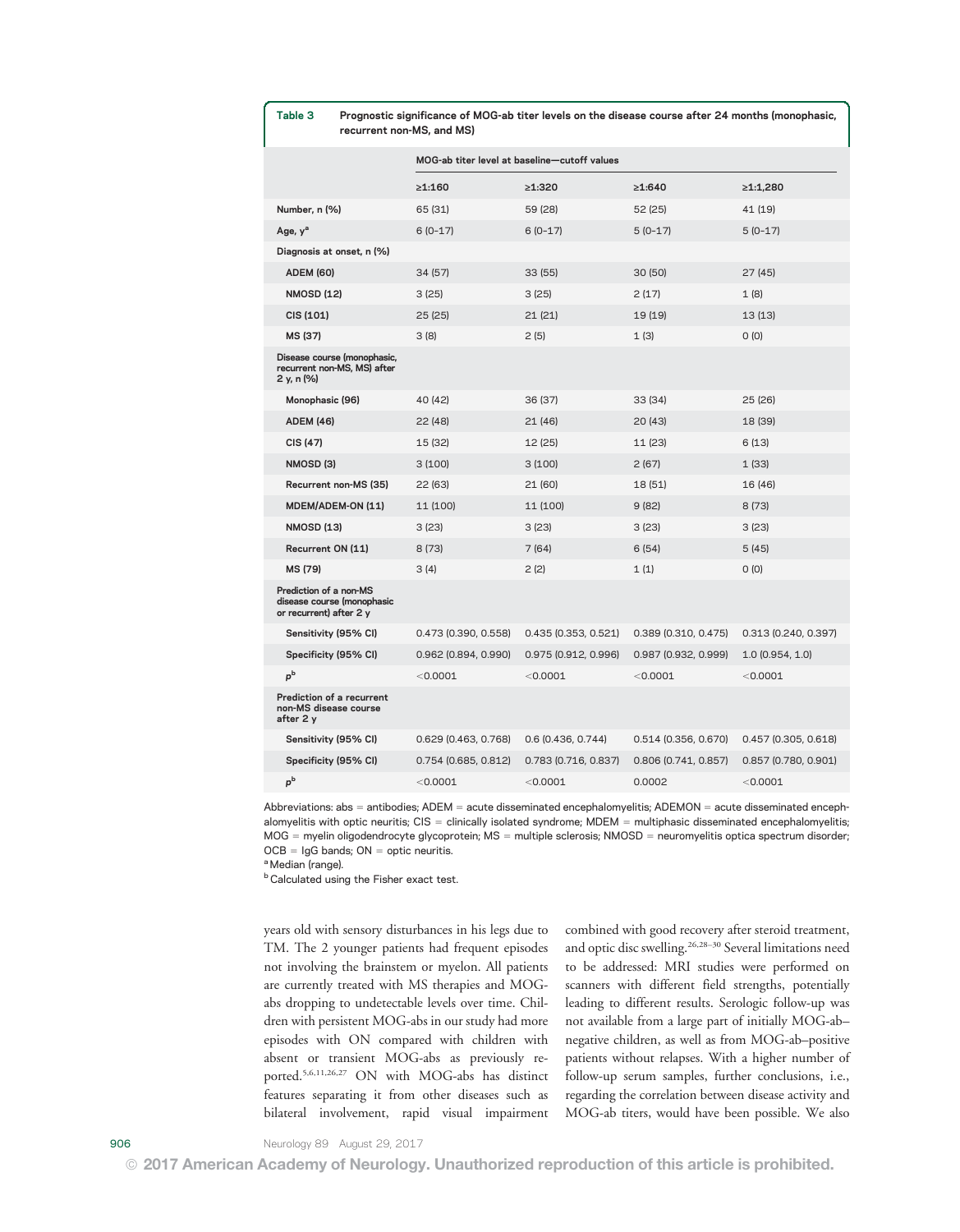have to mention that 63 children of our cohort were reported in previous studies, potentially leading to a selection bias. Nevertheless, the proportion of MOG-ab–positive children was similar to other reported cohorts.<sup>11,12</sup>

Since a previous publication indicated that MOGab reactivity in patients with MS might be caused by IgM abs detected by IgG heavy  $+$  light chain (H  $+$ L) reactive secondary abs, whereas IgG1 reactive secondary abs are more specific, $21$  we tested a subset of our samples with different secondary abs (table e-5). Although IgM abs were present in some of these samples, all were also IgG1 reactive. This finding is consistent with the work of Waters et al.,<sup>21</sup> who showed that almost all IgG1-reactive samples also have MOG-antibody titers  $\geq$ 1:160 when measured using the  $(H + L)$  assay.

MOG-abs are present in a substantial number of very young children with ADS and are associated with a monophasic disease course in the context of declining antibody levels. High and persisting MOG-abs on the other hand are associated with a recurrent disease course other than MS. Collaborative studies are needed to better define this group of diseases with the common denominator MOG-abs.

#### AUTHOR AFFILIATIONS

From the Department of Pediatrics (E.-M.H., K.M.), Olga Hospital, Stuttgart, Germany; Division of Pediatric Neurology, Department of Pediatrics I (M.B., C.L.), Clinical Department of Neurology (K.S., G.K., T.B., M.R.), and Department of Neuroradiology (T.G.), Medical University of Innsbruck, Austria; Department of Pediatric Neurology (B. A.), Hacettepe University Faculty of Medicine, Ankara, Turkey; Institute of Neurology (B.B.-K., R.H.), Medical University of Vienna, Austria; Department of Pediatric Neurology and Developmental Medicine (A.B.), Dr. von Hauner's Children's Hospital, University of Munich, Germany; Department of Pediatrics (S.B.-I.), Donauspital, Vienna, Austria; Department of Pediatrics (K.D.), Division of Pediatric Neurology, Klinikum Kassel, Germany; Department of Pediatrics (A.E.), Women's and Children's Hospital, Linz, Austria; Department of Pediatrics (U.G.-S.), LKH Medical University Graz, Austria; Department of Pediatrics (M.H.), Division of Neuropediatrics and Social Pediatrics, Medical University RWTH Aachen, Germany; Department of General Pediatrics, Neonatology and Pediatric Cardiology (M.K.), University Children's Hospital, Heinrich-Heine-University, Düsseldorf, Germany; Department of Neuropediatrics (A.K.), University Children's Hospital Basel and Bern, Switzerland; Department of Pediatrics (J.K.), Salzburger Landeskliniken (SALK) and Paracelsus Medical University (PMU), Austria; Children's Hospital Schwabing (V.K.), Technische Universität München, Germany; Department of Pediatrics (S.L.), Division of Pediatric Neurology, Klinikum Dritter Orden, Munich, Germany; Neuroimmunology (F.L.), Institute of Clinical Chemistry and Department, Medical University Schleswig-Hostein, Kiel, Germany; Center for Autoimmune and Musculoskeletal Diseases (S.M.), The Feinstein Institute for Medical Research, Manhasset, NY; Department of Pediatric Neurology (I.P.), Elisabeth Children's Hospital, Medical University Oldenburg, Germany; Department of Neurology (D.P.), Children's Hospital of Eastern Ontario, University of Ottawa, Canada; Department of Neuropediatrics (M.P.), Children's Hospital DRK Siegen, Germany; Department of Pediatrics (M.R.), Kliniken Ostallgäu-Kaufbeuren, Germany; Division of Pediatric Neurology (M.S.), Children's Hospital, Klinikum Augsburg, Germany; Department of Neuropediatrics (C.T.), University Children's Hospital, Ruhr-University Bochum, Germany; Department of Pediatrics (D.T.), Zentrum für Seltene Erkrankungen ZSE, Heinrich Heine University Düsseldorf, Germany; Department of Pediatrics

(S.V.), Division of Pediatric Neurology, Klinikum Bayreuth, Germany; Department of Pediatrics (C.Z.), Division of Pediatric Neurology, Schoen Klinikum Vogtareuth, Germany; and Department of Pediatric Neurology (E.-M.H., K.R.), Vestische Kinder- und Jugendklinik Datteln, University Witten/Herdecke, Germany.

#### AUTHOR CONTRIBUTIONS

Eva-Maria Hennes: acquisition of data, study supervision, and analysis and interpretation of data. Matthias Baumann: acquisition of data, analysis and interpretation of data, and critical revision of the manuscript for intellectual content. Kathrin Schanda: acquisition of data and analysis and interpretation of data. Banu Anlar, Barbara Bajer-Kornek, Astrid Blaschek, Sigrid Brantner-Inthaler, Katharina Diepold, Astrid Eisenkölbl, Thaddäus Gotwald, Georgi Kuchukhidze, Ursula Gruber-Sedlmayr, Martin Häusler, Romana Höftberger, Michael Karenfort, Andrea Klein, Johannes Koch, Verena Kraus, Christian Lechner, Steffen Leiz, Frank Leypoldt, Simone Mader, Klaus Marquard, Imke Poggenburg, Daniela Pohl, Martin Pritsch, Markus Raucherzauner, Mareike Schimmel, Charlotte Thiels, Daniel Tibussek, Silvia Vieker, and Carolin Zeches: acquisition of data and critical revision of the manuscript for intellectual content. Thomas Berger: acquisition of data, analysis and interpretation of data, and critical revision of the manuscript for intellectual content. Markus Reindl: acquisition of data, analysis and interpretation of data, and study supervision. Kevin Rostásy: study concept and design, acquisition of data, analysis and interpretation of data, and study supervision.

#### STUDY FUNDING

Supported by grant numbers 14158 and 15918 from the Jubilaeumsfonds of the Austrian National Bank (Kevin Rostasy) and research grant "BIG WIG MS" from the Austrian Federal Ministry of Science, Research and Economy (Markus Reindl).

#### **DISCLOSURE**

E. Hennes, M. Baumann, K. Schanda, B. Anlar, B. Bajer-Kornek, A. Blaschek, S. Brantner-Inthaler, K. Diepold, A. Eisenkölbl, T. Gotwald, G. Kuchukhidze, U. Gruber-Sedlmayr, M. Häusler, R. Höftberger, M. Karenfort, A. Klein, J. Koch, V. Kraus, C. Lechner, and S. Leiz report no disclosures relevant to the manuscript. F. Leypoldt reports speaker's honoraria from Grifols, Biogen, Bayer, Roche, and Teva, advisory board positions for Roche and Biogen. F. Leypoldt's institute performs commercial antibody testing without receiving any personal financial benefit. S. Mader, K. Marquard, I. Poggenburg, D. Pohl, M. Pritsch, M. Raucherzauner, M. Schimmel, C. Thiels, D. Tibussek, S. Vieker, and C. Zeches report no disclosures relevant to the manuscript. T. Berger: The Neurological Research Laboratory (Medical University of Innsbruck and Tirol Kliniken, Markus Reindl, and Thomas Berger) receives payments for antibody assays (AQP4- and anti-neuronal antibodies) and for AQP4- and MOG-antibody validation experiments organized by Euroimmun (Germany). M. Reindl: The Neurological Research Laboratory (Medical University of Innsbruck and Tirol Kliniken, Markus Reindl, and Thomas Berger) receives payments for antibody assays (AQP4- and anti-neuronal antibodies) and for AQP4- and MOG-antibody validation experiments organized by Euroimmun (Germany). K. Rostásy reports no disclosures relevant to the manuscript. Go to [Neurology.org](http://neurology.org/lookup/doi/10.1212/WNL.0000000000004312) for full disclosures.

Received December 1, 2016. Accepted in final form June 6, 2017.

#### **REFERENCES**

- 1. Baumann M, Sahin K, Lechner C, et al. Clinical and neuroradiological differences of paediatric acute disseminating encephalomyelitis with and without antibodies to the myelin oligodendrocyte glycoprotein. J Neurol Neurosurg Psychiatry 2015;86:265–272.
- 2. Di Pauli F, Mader S, Rostasy K, et al. Temporal dynamics of anti-MOG antibodies in CNS demyelinating diseases. Clin Immunol 2011;138:247–254.

Neurology 89 August 29, 2017 907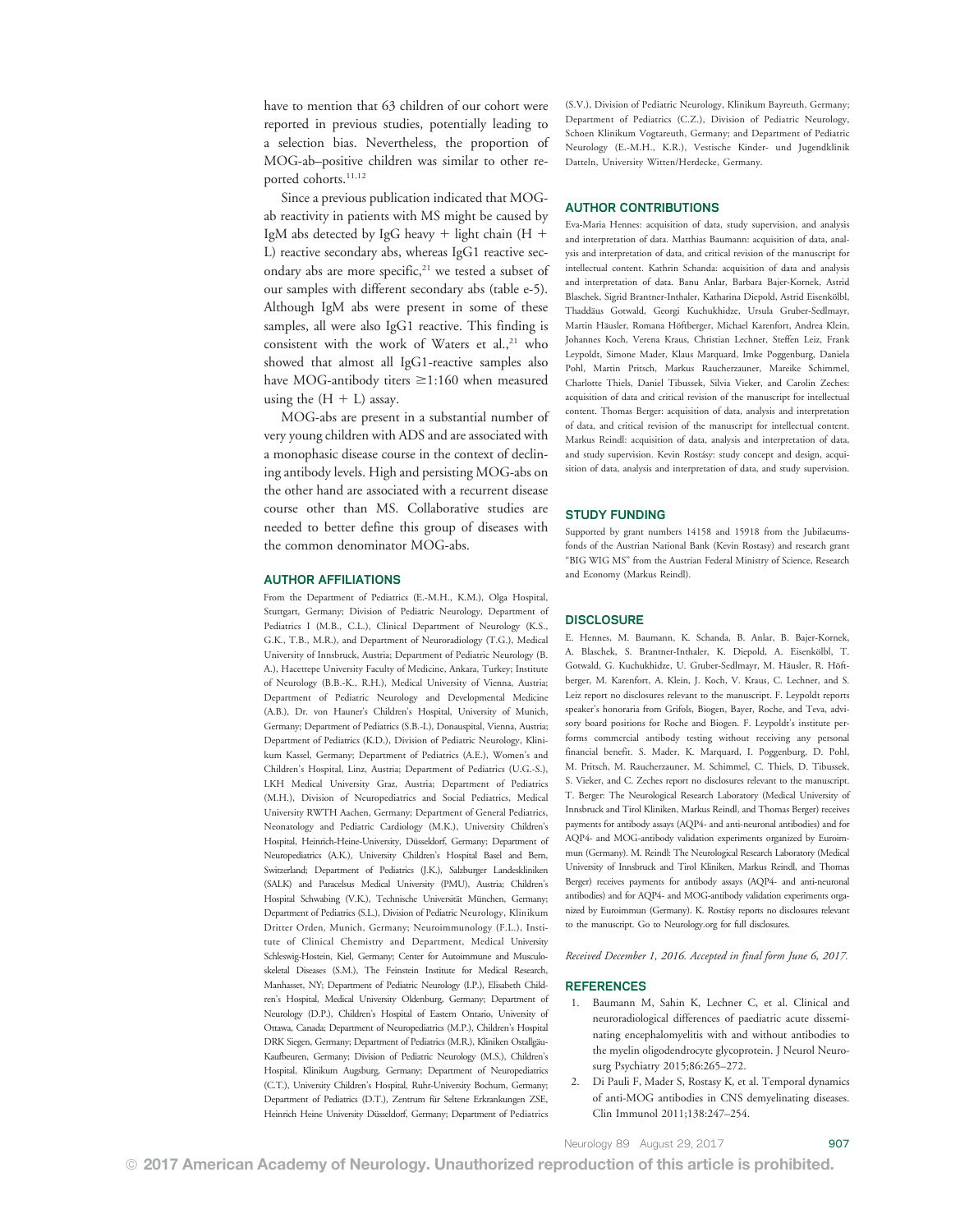- 3. Pröbstel AK, Dornmair K, Bittner R, et al. Antibodies to MOG are transient in childhood acute disseminated encephalomyelitis. Neurology 2011;77:580–588.
- 4. Mayer MC, Breithaupt C, Reindl M, et al. Distinction and temporal stability of conformational epitopes on myelin oligodendrocyte glycoprotein recognized by patients with different inflammatory central nervous system diseases. J Immunol 2013;191:3594–3604.
- 5. Rostasy K, Mader S, Schanda K, et al. Anti-myelin oligodendrocyte glycoprotein antibodies in pediatric patients with optic neuritis. Arch Neurol 2012;69: 752–756.
- 6. Huppke P, Rostasy K, Karenfort M, et al. Acute disseminated encephalomyelitis followed by recurrent or monophasic optic neuritis in pediatric patients. Mult Scler 2013; 19:941–946.
- 7. Rostasy K, Mader S, Hennes EM, et al. Persisting myelin oligodendrocyte glycoprotein antibodies in aquaporin-4 antibody negative pediatric neuromyelitis optica. Mult Scler 2013;19:1052–1059.
- 8. Mader S, Gredler V, Schanda, et al. Complement activating antibodies to myelin oligodendrocyte glycoprotein in neuromyelitis optica and related disorders. J Neuroinflammation 2011;8:184.
- 9. Höftberger R, Sepulveda M, Armanque T, et al. Antibodies to MOG and AQP4 in adults with neuromyelitis optica and suspected limited forms of the disease. Mult Scler 2015;21:866–874.
- 10. Baumann M, Hennes E, Schanda K, et al. Children with multiphasic disseminated encephalomyelitis and antibodies to the myelin oligodendrocyte glycoprotein (MOG): extending the spectrum of MOG antibody positive diseases. Mult Scler 2016;22:1821–1829.
- 11. Ketelslegers IA, Van Pelt DE, Bryde S, et al. Anti-MOG antibodies plead against MS diagnosis in an Acquired Demyelinating Syndromes cohort. Mult Scler 2015;21: 1513–2030.
- 12. Hacohen Y, Absoud M, Deiva K, et al. Myelin oligodendrocyte glycoprotein antibodies are associated with a non-MS course in children. Neurol Neuroimmunol Neuroinflamm 2015;2:e81.
- 13. Krupp LB, Tardieu M, Amato MP, et al. International Pediatric Multiple Sclerosis Study Group criteria for pediatric multiple sclerosis and immune-mediated central nervous system demyelinating disorders: revisions to the 2007 definitions. Mult Scler 2013;19:1261–1267.
- 14. Polman CH, Reingold SC, Banwell B, et al. Diagnostic criteria for multiple sclerosis: 2010 revisions to the McDonald criteria. Ann Neurol 2011;69:292–302.
- 15. Wingerchuk DM, Banwell B, Bennett JL, et al. International consensus diagnostic criteria for neuromyelitis optica spectrum disorders. Neurology 2015;85:177–189.
- 16. Lechner C, Baumann M, Hennes EM, et al. Antibodies to MOG and AQP4 in children with neuromyelitis optica and limited forms of the disease. J Neurol Neurosurg Psychiatry 2016;87:897–905.
- 17. Fernandez-Carbonell C, Vargas-Lowy D, Musallam A, et al. Clinical and MRI phenotype of children with MOG antibodies. Mult Scler 2016;22:174–184.
- 18. McLaughlin KA, Chitnis T, Newcombe J, et al. Agedependent B cell autoimmunity to a myelin surface antigen in pediatric multiple sclerosis. J Immunol 2009;183: 4067–4076.
- 19. Jarius S, Ruprecht K, Kleiter I, et al. MOG-IgG in NMO and related disorders: a multicenter study of 50 patients. Part 2: epidemiology, clinical presentation, radiological and laboratory features, treatment responses, and longterm outcome. J Neuroinflammation 2016;13:280.
- 20. Sepúlveda M, Armanque T, Martinez-Hernandez E, et al. Clinical spectrum associated with MOG autoimmunity in adults: significance of sharing rodent MOG epitopes. J Neurol 2016;263:1349–1360.
- 21. Waters P, Woodhall M, O'Connor KC, et al. MOG cellbased assay detects non-MS patients with inflammatory neurologic disease. Neurol Neuroimmunol Neuroinflamm 2015;2:e89.
- 22. Spadaro M, Gerdes LA, Krumbholz M, et al. Autoantibodies to MOG in a distinct subgroup of adult multiple sclerosis. Neurol Neuroimmunol Neuroinflamm 2016;3: e257.
- 23. Spadaro M, Gerdes LA, Mayer MC, et al. Histopathology and clinical course of MOG-antibody-associated encephalomyelitis. Ann Clin Transl Neurol 2015;2:295–301.
- 24. Di Pauli F, Höftberger R, Reindl M, et al. Fulminant demyelinating encephalomyelitis: Insights from antibody studies and neuropathology. Neurol Neuroimmunol Neuroinflamm 2015;2:e175.
- 25. Jarius S, Metz I, König FB, et al. Screening for MOG-IgG and 27 other anti-glial and anti-neuronal autoantibodies in "pattern II multiple sclerosis" and brain biopsy findings in a MOG-IgG-positive case. Mult Scler 2016;22: 1541–1549.
- 26. Ramanathan S, Dale RC, Brilot F. Anti-MOG antibody: the history, clinical phenotype, and pathogenicity of a serum biomarker for demyelination. Autoimmun Rev 2016;15:307–324.
- 27. Jarius S, Ruprecht K, Kleiter I, et al. MOG-IgG in NMO and related disorders: a multicenter study of 50 patients. Part 1: frequency, syndrome specificity, influence of disease activity, long-term course, association with AQP4- IgG, and origin. J Neuroinflammation 2016;13:279.
- 28. Ramanathan S, Reddel SW, Henderson A, et al. Antibodies to myelin oligodendrocyte glycoprotein in bilateral and recurrent optic neuritis. Neurol Neuroimmunol Neuroinflamm 2014;1:e40.
- 29. Sato DK, Callegaro D, Lana-Peixoto MA, et al. Distinction between MOG antibody-positive and AQP4 antibody-positive NMO spectrum disorders. Neurology 2014;82:474–481.
- 30. Ramanathan S, Prelog K, Barnes EH, et al. Radiological differentiation of optic neuritis with myelin oligodendrocyte glycoprotein antibodies, aquaporin-4 antibodies, and multiple sclerosis. Mult Scler 2016;22:470–482.

© 2017 American Academy of Neurology. Unauthorized reproduction of this article is prohibited.